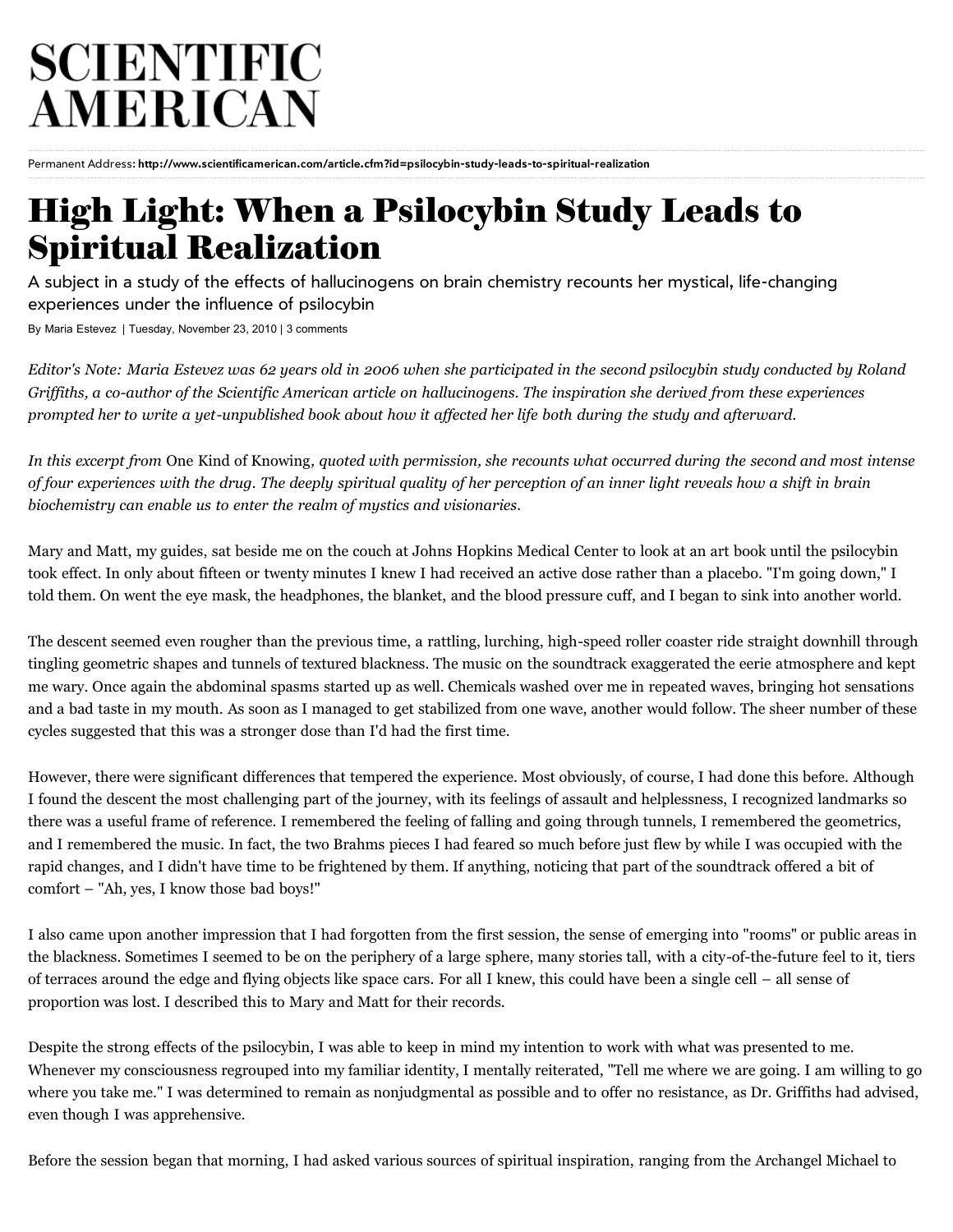Joel Goldsmith, author of The Infinite Way, to help me through the experience. Now when I silently called on them to come and be with me, I detected a sense of wry amusement as if they had been watching. "We are already here," they responded wordlessly. "It is you who are in our territory now." I told this to Mary and she too found it surprising. I felt the truth of their message, and it heartened me. This was my first encounter with other intelligence in an altered state.

At last the descent ceased and I reached a point of stability, even though nothing in particular emerged as a next stage. Perhaps an hour or two had passed. Unlike my previous session with psilocybin, my mind was functioning clearly, and I had a mild feeling of suspense. I was deeply immersed in that reality, but mentally alert, when I told Mary I needed to go to the bathroom. I thought if I could just get that simple distraction out of the way, I could devote my full attention to the inner activities.

Mary obligingly took off my headphones and eye mask in preparation for getting me up from the couch. When I tried to sit up, I found myself heavy and dizzy – my mind and emotions were steady, but the body was not as cooperative. The gentle light of the room's lamps glared on my dilated pupils, so I chose to lie down again and cover my eyes with my hand until my eyes adjusted.

After a few minutes, instead of getting accustomed to the level of light, I realized the light was getting brighter and brighter and strangely brighter, until I understood that this light was not in the room, it was inside me. At that moment, it was as if all the cylinders in the lock somehow fell into alignment, the door swung open, and I found my consciousness being flooded with brilliant Light. Without notice or fanfare I had arrived at a transcendental state, and was awestruck at the discovery. I felt a sense of joyous expansion as it opened fully to me, like entering a splendid palace, yet the feeling was completely natural and gentle.

With my eyes closed I was overwhelmed with glorious golden light, suffused with every color, prisms and rainbows everywhere like a shining hologram. The Light itself was alive, a radiant consciousness of ultimate intelligence, perfect integrity, singularity and purity. The Light pervaded everything. It composed everything. Its presence was benevolent, calm, and intense.

It was as if the Light were revealing to me the innermost workings of the universe. Without words, It informed me that It, as the Light, was the source of every physical manifestation and that each had its purpose: "Everything is in my perfect control. With this as Cause, there can be no mistakes." I knew It to be the substance of every particle in the microcosm and the overarching essence of the macrocosm. In that moment I intuitively understood how everything is being created anew each instant from Its emanation. Why, then, could we not see the Light completely composing and permeating all of creation? How could the shining substance of all things be hidden? Later I remembered what the sages have always told us. The only possible answer is that our sense perceptions are an illusion.

Faced with the reality and the glory of the Light, there is nothing to do but gape with the greatest reverence. There are no questions in its Presence, no desires, no resistance. I felt suspended in a clear and peaceful state and enjoyed a weightless sense of free-fall, without time and space, though I remembered that they existed elsewhere. Even my physical surges abated, as if their purpose had been accomplished. Occasionally I still felt a faint muscle spasm, like the echo of receding thunder.

As I was poised there, rapt and transparent, the Light addressed me simply, without words: "Is there anything you want?" The question was direct and forthright, yet it seemed incongruous because my whole identity was already absorbed in that Light. To search for an answer, I had to make a deliberate effort to turn my attention to the world from which I'd come, a world now irrelevant and far away. With a moment's focus I remembered that life on earth required healing and guidance and abundance, and that I had a long list of wishes there. But I felt so distant from that personality, and I didn't want to look away from the Light for even an instant. The question was addressed to the one who stood before It in this exceptional experience, and there could be only one response. I breathed the quietest possible, "No, there is nothing I want."

I didn't know what to do in the presence of this Light. It was asking nothing of me. I was just basking in it and, again, trying to remain open to whatever happened. However, I realized I could observe It and report back to Mary and Matt. I wanted to shout, "It is true! It does exist!" Sometimes in a dream there is a sense that whatever you try to name or record will evaporate, but this experience in the Light remained steady as I tried to describe it, even though I was a little concerned that my sharing it might be sacrilegious and It would withdraw.